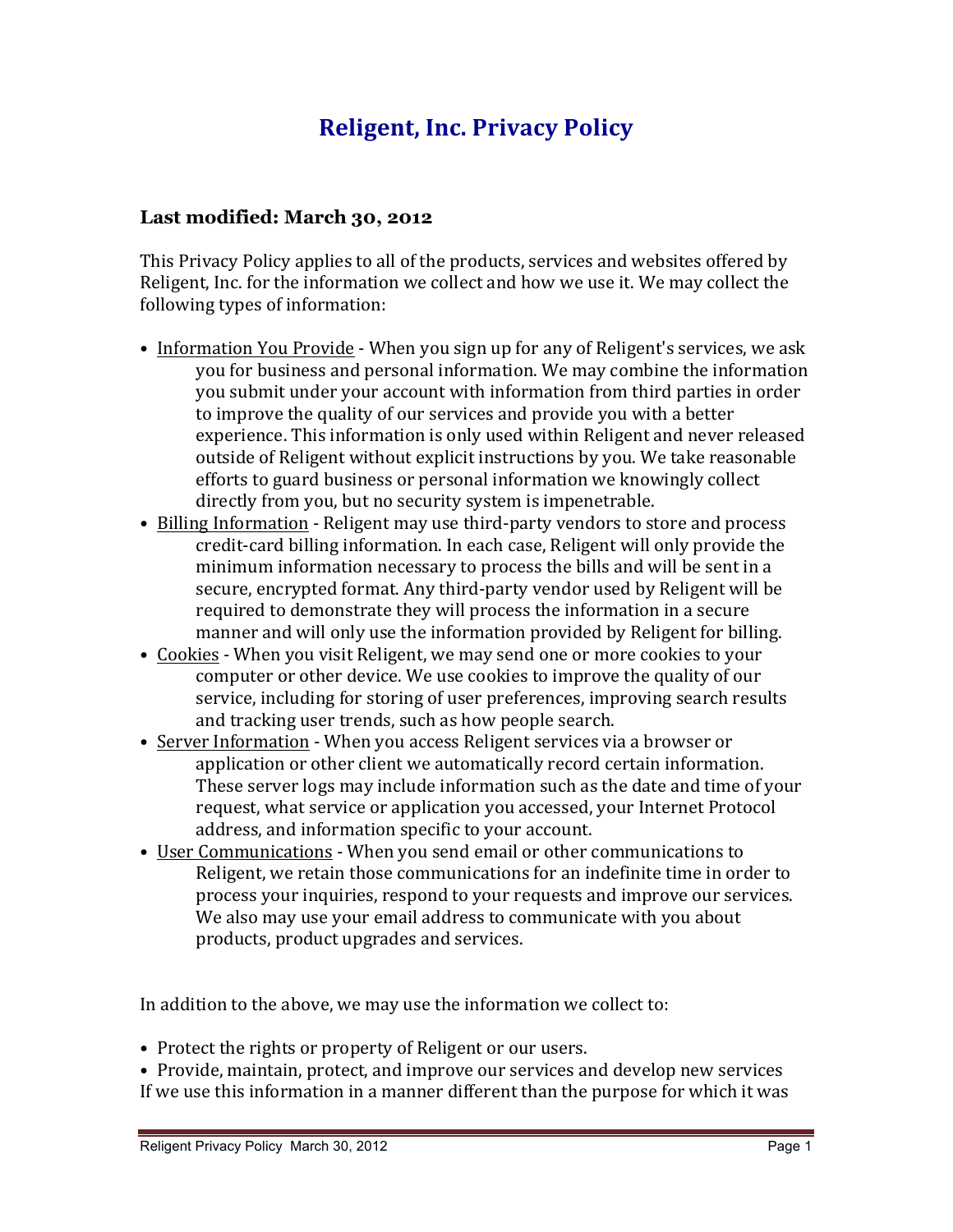collected, then we will ask for your consent prior to such use.

Religent processes personal information on our servers in the United States of America. We also process personal information on third-party hosting sites located in the United States of America and Canada.

## **Information sharing**

Religent only shares business or personal information with other companies or individuals outside of Religent in the following limited circumstances:

- We have your consent. We require opt-in consent for the sharing of any business or personal information.
- We have a good faith belief that access, use, preservation or disclosure of such information is reasonably necessary to (a) satisfy any applicable law. regulation, legal process or enforceable governmental request, (b) enforce applicable Terms of Service, including investigation of potential violations thereof,  $(c)$  detect, prevent, or otherwise address fraud, security or technical issues, or (d) protect against harm to the rights, property or safety of Religent, its users or the public as required or permitted by law.

If Religent becomes involved in a merger, acquisition, or any form of sale of some or all of its assets, we will ensure the confidentiality of any personal information involved in such transactions and provide notice before personal information is transferred and becomes subject to a different privacy policy.

### **Security of Client Information**

We take appropriate security measures to protect against unauthorized access to or alteration, disclosure or destruction of data. In addition, highly confidential personal information such as credit card number and password that we request from you on our web sites or applications are protected with encryption, such as Secured Socket Layer (SSL) protocol, during transmission over the Internet.

We restrict access to personal information to Religent employees, contractors and agents who need to know that information in order to process it on our behalf. These individuals are bound by confidentiality obligations and may be subject to discipline, including termination and criminal prosecution, if they fail to meet these obligations.

### **Accessing and Updating Personal Information**

When you use Religent services, we make good faith efforts to provide you with access to your personal information and either to correct this data if it is incorrect or to delete such data at your request if it is not otherwise required to be retained